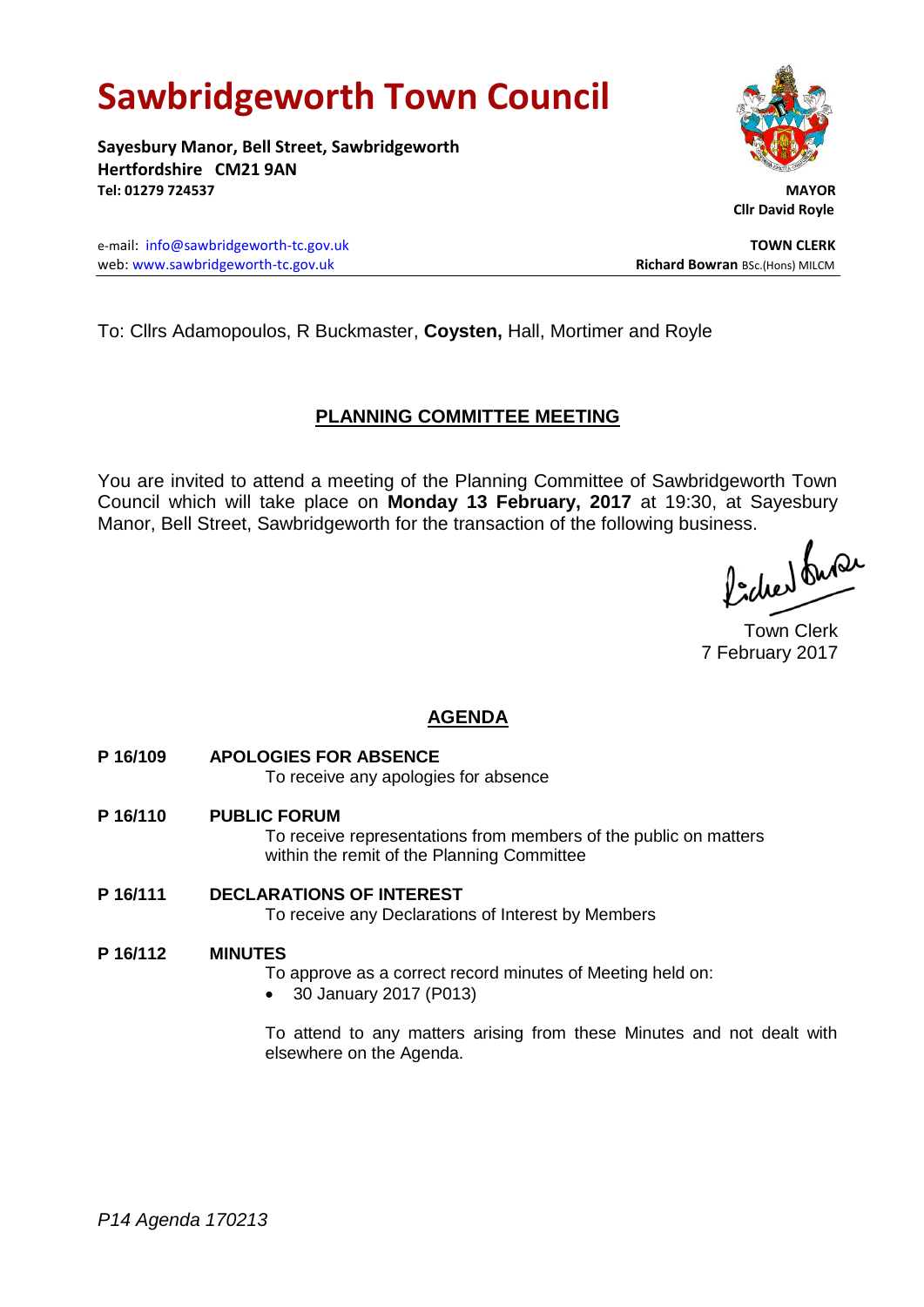#### **P 16/113 PLANNING APPLICATIONS RECEIVED FROM EHDC**

To consider Planning Applications received from EHDC since the last meeting of the Planning Committee

#### **3/17/0022/FUL 24 Pishiobury Drive, CM21 0AE**

[Demolition of existing dwelling. Erection of two detached dwellings](https://publicaccess.eastherts.gov.uk/online-applications/applicationDetails.do?activeTab=summary&keyVal=OJEGYSGLMSK00) **Applicant:** Mr Stuart Mortimer

#### **3/17/0130/FUL 32 Bullfields, CM21 9DD**

[Demolition of existing and Construction of 4 dwellings with associated parking and access](https://publicaccess.eastherts.gov.uk/online-applications/applicationDetails.do?activeTab=summary&keyVal=OK1028GLMYG00) **Applicant:** Mr T & A Jack **\_\_\_\_\_\_\_\_\_\_\_\_\_\_\_\_\_\_\_\_\_\_\_\_\_\_\_\_\_\_\_\_\_\_\_\_\_\_\_\_\_\_\_\_\_\_\_\_\_\_\_\_\_\_\_\_\_\_\_\_\_\_\_\_\_\_**

**\_\_\_\_\_\_\_\_\_\_\_\_\_\_\_\_\_\_\_\_\_\_\_\_\_\_\_\_\_\_\_\_\_\_\_\_\_\_\_\_\_\_\_\_\_\_\_\_\_\_\_\_\_\_\_\_\_\_\_\_\_\_\_\_\_\_**

**\_\_\_\_\_\_\_\_\_\_\_\_\_\_\_\_\_\_\_\_\_\_\_\_\_\_\_\_\_\_\_\_\_\_\_\_\_\_\_\_\_\_\_\_\_\_\_\_\_\_\_\_\_\_\_\_\_\_\_\_\_\_\_\_\_\_**

**\_\_\_\_\_\_\_\_\_\_\_\_\_\_\_\_\_\_\_\_\_\_\_\_\_\_\_\_\_\_\_\_\_\_\_\_\_\_\_\_\_\_\_\_\_\_\_\_\_\_\_\_\_\_\_\_\_\_\_\_\_\_\_\_\_\_**

**\_\_\_\_\_\_\_\_\_\_\_\_\_\_\_\_\_\_\_\_\_\_\_\_\_\_\_\_\_\_\_\_\_\_\_\_\_\_\_\_\_\_\_\_\_\_\_\_\_\_\_\_\_\_\_\_\_\_\_\_\_\_\_\_\_\_**

**\_\_\_\_\_\_\_\_\_\_\_\_\_\_\_\_\_\_\_\_\_\_\_\_\_\_\_\_\_\_\_\_\_\_\_\_\_\_\_\_\_\_\_\_\_\_\_\_\_\_\_\_\_\_\_\_\_\_\_\_\_\_\_\_\_\_**

#### **3/17/0167/HH 43 Gilders, CM21 0EH**

[Single storey side and rear extension](https://publicaccess.eastherts.gov.uk/online-applications/applicationDetails.do?activeTab=summary&keyVal=OK8QMFGL00700) **Applicant:** Mrs B Harpin

#### **3/17/0181/FUL 60 Station Road, CM21 9AZ**

[Part change of use of office to shop with 1no dwelling](https://publicaccess.eastherts.gov.uk/online-applications/applicationDetails.do?activeTab=documents&keyVal=OKC2D5GL00700) **Applicant:** Titan Management

#### **3/17/0248/PNHH 29 Parkway, CM21 9NR**

[Single storey extension](https://publicaccess.eastherts.gov.uk/online-applications/applicationDetails.do?activeTab=summary&keyVal=OKP1S2GL00X00) **Applicant:** Mrs L James

#### **3/17/0252/FUL Central Surgery, Bell Street, CM21 9AQ**

[Alterations to the existing surgery building and a new build two storey extension. Works](https://publicaccess.eastherts.gov.uk/online-applications/applicationDetails.do?activeTab=summary&keyVal=OKP2WEGLN4V00)  [include the reconfiguration of the existing internal layout, alterations to windows and doors,](https://publicaccess.eastherts.gov.uk/online-applications/applicationDetails.do?activeTab=summary&keyVal=OKP2WEGLN4V00)  [reorganisation of the site boundary, works of hard landscape and reconfiguration](https://publicaccess.eastherts.gov.uk/online-applications/applicationDetails.do?activeTab=summary&keyVal=OKP2WEGLN4V00) of the [existing car park](https://publicaccess.eastherts.gov.uk/online-applications/applicationDetails.do?activeTab=summary&keyVal=OKP2WEGLN4V00) **Applicant:** Central Surgery

**\_\_\_\_\_\_\_\_\_\_\_\_\_\_\_\_\_\_\_\_\_\_\_\_\_\_\_\_\_\_\_\_\_\_\_\_\_\_\_\_\_\_\_\_\_\_\_\_\_\_\_\_\_\_\_\_\_\_\_\_\_\_\_\_\_\_**

#### **P 16/114 LATE PLANNING APPLICATIONS**

To deal with Planning Applications received from EHDC following the Publication of this Agenda and received before 10 February 2017